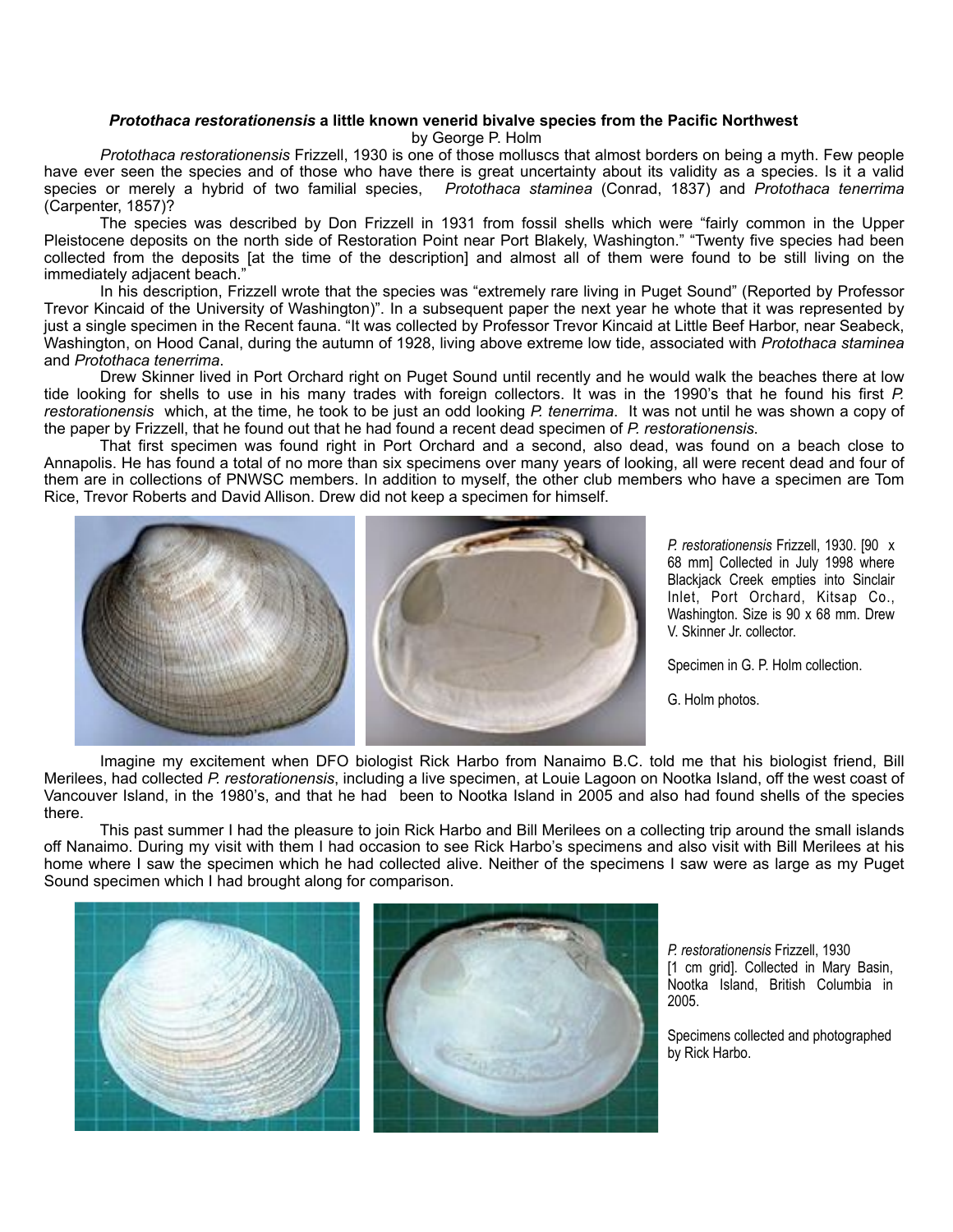Nootka Island and Restoration Point are far removed from each other with the first situated in Puget Sound opposite Seattle and the other on the Pacific coast almost midway on Vancouver Island.

 I am interested in history and am always looking at tie-ins and connections with anything that I research. I observed the following for the two localities and it is of historical rather than of biological interest. In March of 1778, Captain James Cook of the Royal Navy became the first European to set foot on British Columbia soil when he visited Friendly Cove on Nootka Island and in 1792, Captain George Vancouver anchored his ship Discovery off Restoration Point, which he named, while teams from his ship surveyed the lower Puget Sound.

I shall be interested to hear of any other finds of *Protothaca restorationensis*.

References -

Nautilus, vol. 43, pp. 120-121. 1930. A NEW PLEISTOCENE FOSSIL FROM PORT BLAKELY, WASHINGTON by Don L. Frizzell.

Transactions of the San Diego Society of Natural History. Volume VI, No. 21, pp. 319-324, plate 22. 1931. A Molluscan Species New To The Recent West Coast Fauna by Don L. Frizzell.

 *The Dredgings* Volume 46 No. 6, 2006, p. 3 + 5 www.PNWSC.org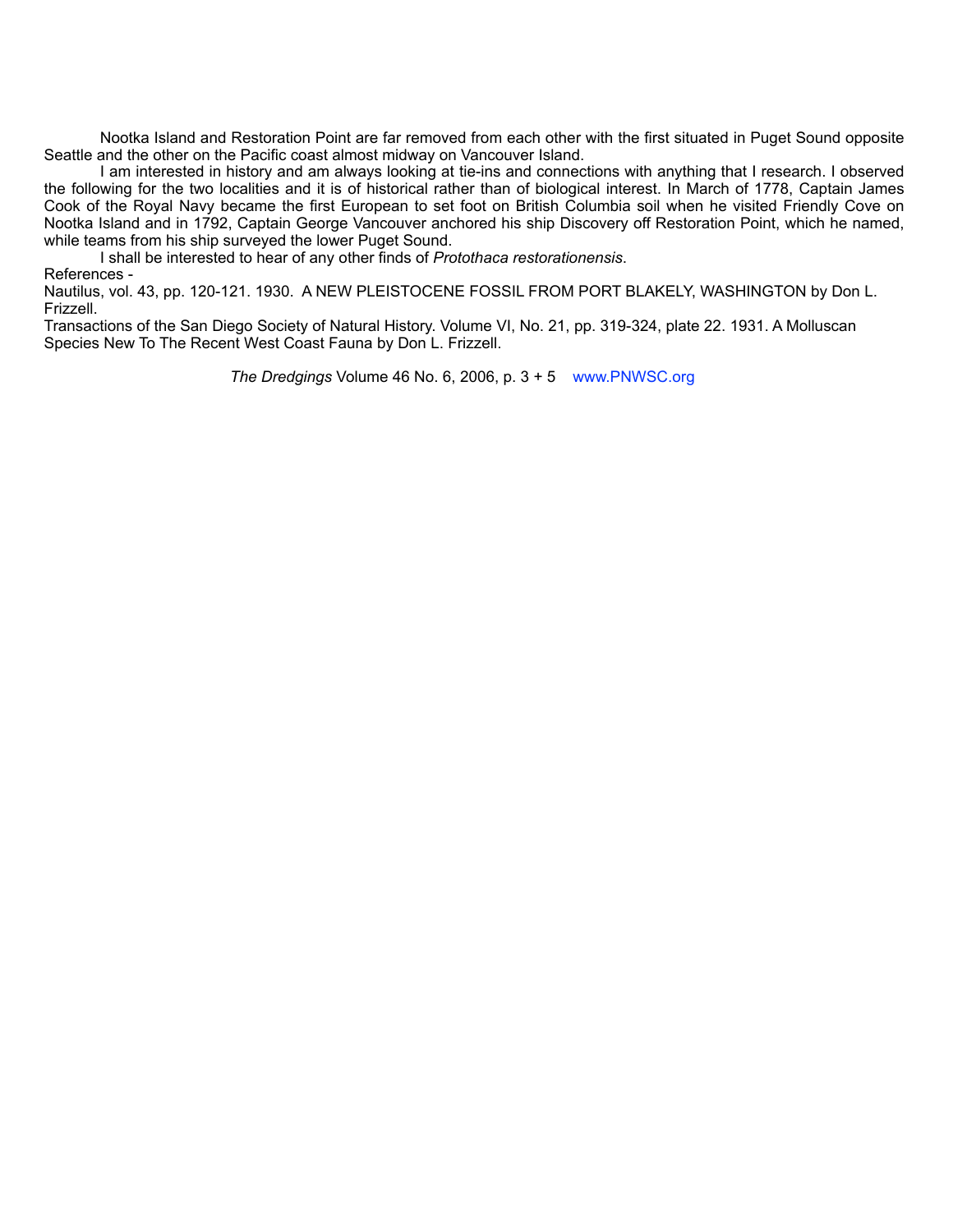## **Exciting New Find at Birch Bay** Article by Linda Schroeder. G. P. Holm photos



Fig. 1



Fig. 2



Fig. 3



 On April 19, 2007 I ventured over to Birch Bay State Park for my first shelling expedition of the season. Shortly after I arrived I made my best find of the day. At first I thought I was seeing a huge *Protothaca staminea* (Conrad, 1837) lying there on the sand. After picking it up I realized it was shaped more like a *Protothaca tenerrima* (Carpenter, 1857). I soon realized I might be looking at the elusive *Protothaca restorationensis* Frizzell, 1930. I hunted high and low for another one but only came up with numerous *P. staminea* and one live *P. tenerrima*.

 George Holm wrote a Dredgings article about this shell a couple issues ago (Vol 46, #6). It is uncertain whether *Protothaca restorationensis* is it's own species or a naturally occurring hybrid between *P. staminea* and *P. tenerrima*. Only a handful of specimens have so far been discovered. All were in Puget Sound and at Nootka Island off the west coast of Vancouver Island. I happened to be going to visit George the very next day and was able to compare my specimen to his. They were a match.

 I was on the south side of Birch Bay when I discovered my shell, the same location of our field trip of two years ago. Our June field trip to Semiah-moo Spit holds new interest now as it is located just around a point of land to the north of Birch Bay. Both *P. staminea* and *P. tenerrima* can be found there. Maybe we can also locate a *P. restorationensis* !

## **Figures 1-7**.

**1-2**, *Protothaca restorationensis* Frizzell, 1930, Birch Bay, Whatcom County, Washington. 90 x 68 mm. **3-4** , *P r o t o t h a c a restorationensis* Frizzell, 1930, Port Orchard, Kitsap County, Washington. 88 x 68 mm.

**5-7**, Magnified sections showing shell sculpture:

- **5**. *Protothaca restorationensis* Frizzell, 1930.
- **6**, *Protothaca tenerrima* (Carpenter, 1857).
- **7**, *Protothaca staminea* (Conrad, 1837).



 *The Dredgings* Volume 47 No. 3, 2007, p. 3 www.PNWSC.org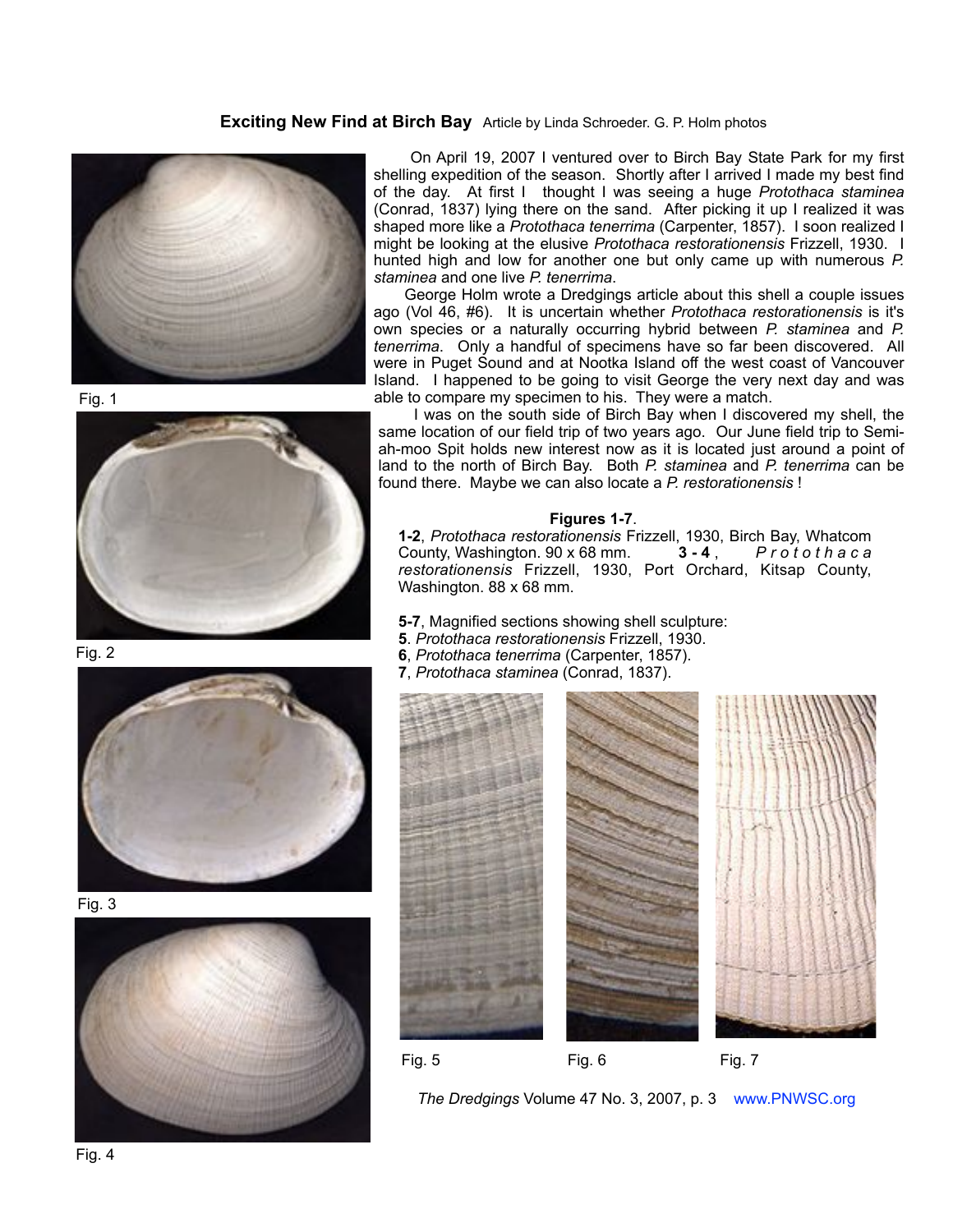## **Protothaca restorationensis more common than first thought**

by George Holm and Linda Schroeder

 The day prior to the club field trip to Bremerton Narrows, George Holm joined Linda Schroeder and Cheryl Roosma during a low tide at Birch Bay. They were eager to check out an area of the bay where Linda had earlier found a specimen of the scarce bivalve, *Protothaca restorationensis* Frizzell, 1930, which she wrote about in the last issue of *The Dredgings*.

 That day the find-of-the-day was to belong to Cheryl who found their first live specimen of the species **[Fig. 1]** which measured 77 mm. Her shout of joy at her find could be heard far about the bay. Later, while showing her prize find to Linda, she found a second specimen which, although it was dead, had both valves intact and was in good condition. George was crossing a sandbar to look at Cheryl's shells when he made a find of his own of a large specimen, but that one had one broken valve and the other valve has a chipped edge. The specimen measured 92 mm and was two millimeters larger than the one which Linda had first found. This was to be the beginning for the two of a friendly rivalry to see which of them could find the bigger specimen. George held the record for only a little over two weeks when a specimen that Linda found, also in Birch Bay, measured 93 mm and so broke his record by one millimeter. Linda has since found a live specimen, and once again in Birch Bay, which measured 106 mm and with that one she will most probably hold on to the record for finding the biggest *P. restorationensis* for some time to come.



*P. restorationensis* has been a rare find anywhere on the coast prior to this, but now, with the added exposure given to it in *The Dredgings,* other collectors, like Linda, may recognize it when they see it on the beach and it will prove to be a much more common species than previously known. This certainly has been the case at Birch Bay and at Semi-ah-moo Spit in Northwest Washington, where Linda now has found numerous live and dead specimens in both of those locations. The total number found between the two sites up to the fist week in July was 78

feeding on it. Reed Schilbach came for the field trip at the Semi-ah-moo Spit and went home with *P. restorationensis* as as part of her find for the day. Club member Alex Sassi who lives in California flew up a couple of days after the Semi-ah-moo field trip. He shelled both at Semi-ah-moo Spit with Linda and at Birch Bay with Linda and George and came away from both beaches with specimens. The three missed each other initially at Birch Bay, but Linda, while circling about and looking for Alex and George, found four live specimens, one of them the 106 mm prize.

specimens,11 of them live. One specimen was so freshly dead that Linda snatched it from some seagulls who were still

 While sorting through a box of shells which had been given to the club by Tom Rice, Linda came across two *P. restorationensis* , 84 and 96 mm. Both specimens lacked data, but they most likely came from the Kitsap County area of Puget Sound.

 *P. restorationensis* does resemble a young Butter Clam, *Saxidomus gigantea* (Deshayes, 1839) a common



species on both the beaches. This similarity may prove to be one reason for why it has been overlooked. When an actual specimen of *P. restorationensis* was found and observed, then all who saw it agreed that it was an easy shell to separate from the other dead clam shells on the beach. *Saxidomus* has a thicker shell and a pronounced, protruding ligament which helps differentiate it from *P. restorationensis. Saxidomus* also has a much more oval, thicker pallial sinus than *P. restorationensis*, whose pallial sinus **[Fig. 2]** is also deep but is narrower and comes to more of a point*.* Beach-worn *P. tenerrima* (Carpenter, 1857) can also closely resemble *P. restorationensis*, when the concentric ridges have been worn down. However *P. tenerrima* is a thinner shell and it often has a thin, pale gray-brown periostracum on the lower half of the shell which we have never observed on *P. restorationensis.* The umbone on *P. tenerrima* is also more anteriorly pointed. Despite the similarities between these three species, once set side by side, there is no doubt as to their identification.

 Juvenile *P. restorationensis* are another matter. Their size is the same range as the *Protothaca staminea* (Conrad, 1837) and *Venerupis philippinarum* (A. Adams & Reeve, 1850). Even the general shape of the shell falls within the range of proportions typical of these two cousin species. However *P. restorationensis* has never been observed to exhibit the colorful markings that are sometimes present on *Venerupis* or *P. staminea*. it's short, stubby pallial sinus. Separating *P. staminea* and juvenile *P. restorationensis* is a little more difficult. So far only beach-worn juvenile specimens of the *P. restorationensis* have been found, but they seem to indicate that the pallial sinus will be slightly longer in proportion to the over all size of the shell. Also, the teeth on *P. staminea* seem to be a little thicker and more pronounced.